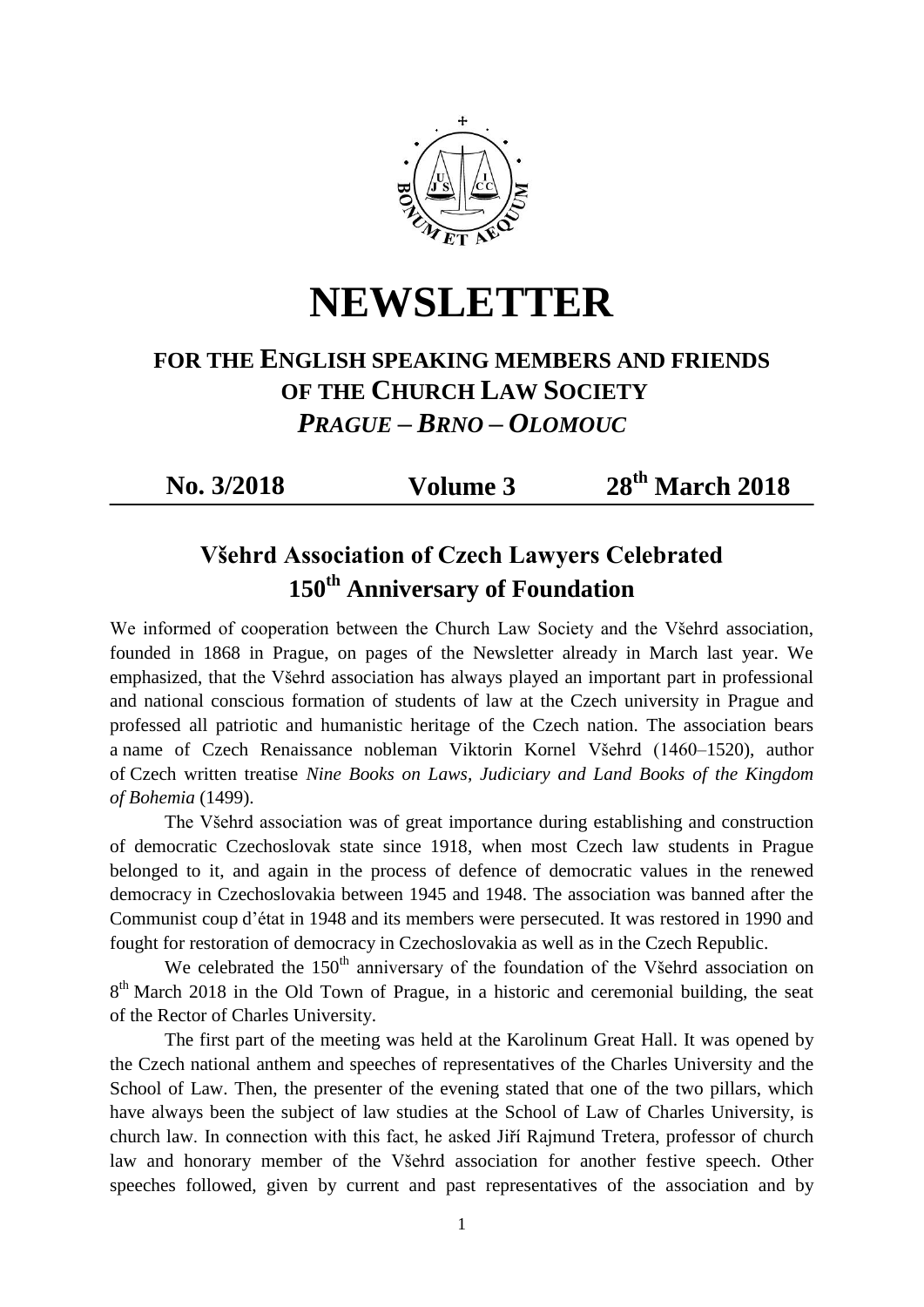a representative of an allied Catholic student association Arminia from Heidelberg. The first part of the evening ended with the singing of the student anthem *Gaudeamus igitur*. In the second part of the celebration, the prizes were handed over to three leading Czech lawyers. The program in the Karolinum Grand Hall was accompanied by a concert from the works of classical authors and singing.



*Professor Jiří Rajmund Tretera gives a speech during the celebration of the 150th anniversary of the Všehrd association in the Karolinum Great Hall on 8th March 2018, in which he welcomed the audience on behalf of members of the Church Law Society.*

Subsequently, the participants moved downstairs to the so-called 'Maashaus', where a newly published book, *The Memorial 1868–2018*, was presented by the Všehrd association, composed of memories of a number of important representatives of the association in the past. Associate Professor Záboj Horák, Vice-Chairman of the Church Law Society, contributed by the chapter about his grandfather JUDr. Jiří Horák, who was mayor of the Všehrd association in two election periods from 1931 to 1933.

At the end of the evening, the adjoining premises of the Karolinum Cloister were opened, where the preview of the exhibition of history of the Všehrd association took place. At the same time, Mgr. Stanislav Mikule, specialist in the field of heraldry, gave a lecture on the genus and the coat of arms of Viktorin Kornel Všehrd in one of halls of Karolinum.

The following day, Holy Mass was celebrated in the Dominican church of St. Giles in the Old Town of Prague to thank for the  $150<sup>th</sup>$  anniversary of the Všehrd association and with a request for blessing for the future. P. Prof. Jiří Rajmund Tretera OP, honorary member of the association, was the principal celebrant. In addition to the parishioners, members of the